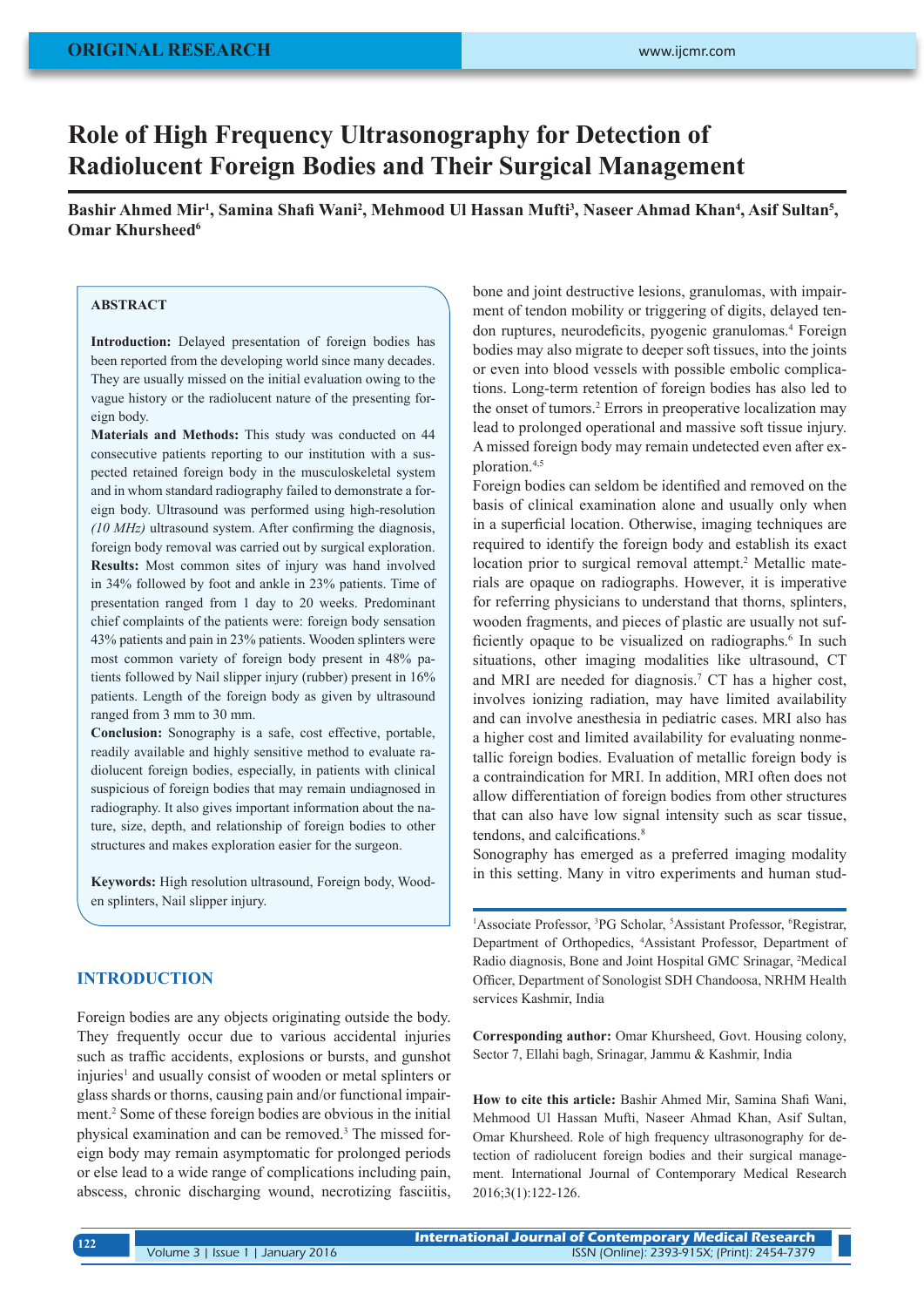ies have reported high sensitivity of sonography in detection of soft tissue foreign bodies. Sonography has been reported to show the size, shape, and location of soft-tissue foreign bodies. It has also been used to guide removal of foreign bodies. Additionally, easy availability, lack of radiation, and relatively low cost are advantages of sonography.<sup>9</sup> High-frequency ultrasound ( $\geq$  7.5 MHz) identifies foreign bodies with a sensitivity of 87-93% and a specificity of 89-99%.<sup>10</sup> These are visualized as hyper-echoic foci with accompanying acoustic shadows. The shadow may be either partial or complete depending on the angle of insonation and the composition of the foreign body. A hypo-echoic halo surrounding the foreign object is sometimes seen, which represents edema, an abscess or granulation tissue. Aside from diagnosis, ultrasound is an effective adjunct for the actual localization of the foreign object in relation to muscles, tendons, vessels, and nerves.<sup>6,11</sup>

Limitations of US evaluation for soft-tissue foreign bodies include operator dependence. Familiarity with the US appearances of soft-tissue foreign bodies and a systematic evaluation of the region of interest in both the longitudinal and transverse orientations are needed for accurate assessment. A high-frequency linear transducer (7.5 MHz or higher) is needed to optimize near field spatial resolution.<sup>12</sup>

The purpose of this study was to determine the role of high frequency ultrasonography for detection of radiolucent foreign bodies and their surgical management.

#### **MATERIALS AND METHODS**

This study was conducted on 44 consecutive patients reporting to our institution with a suspected retained foreign body in the musculoskeletal system and in whom standard radiography failed to demonstrate a foreign body. The study period was from September 2011 to April 2015. The study was conducted after obtaining approval from hospital ethics committee. All radiographs were reviewed by a senior radiologist. These patients were then taken for further evaluation by ultrasound scan. Ultrasound scans were performed in the department of radio diagnosis of our hospital by one of the experienced radiologists using high-resolution *(10 MHz)* ultrasound system (Sonosite. MICROMAX). In order to localize the foreign body the area of interest was scanned in both the longitudinal and transverse orientations. The surrounding soft tissue was also examined for fluid collections, tendon disorders, and injury to neurovascular structures. In ultrasound, linear lesion with distal acoustic shadow and surrounding hypo-echoic area was suggestive of foreign body. Localization of foreign body was done in relation to skin depth and surrounding muscle, bone or tendon. The opposite (contra-lateral) side was used as a control.

After confirming the diagnosis, foreign body removal was carried out by surgical exploration.

The patients' demographic data, mode of injury, duration of symptoms, clinical, sonographic findings and surgical findings were recorded.

## **RESULTS**

There were 34 (77%) males and 10 (23%) females with a mean age of 29 years (range 3-58 years) (Table 1). Most common sites of injury was left upper limb (15 patients). Anatomically hand was involved in 15 (34%), foot and ankle in 10 (23%), digits in 6 (13.5%), forearm in 5 (11%), elbow in 1 (2.5%), calf in 4 (9%), knee in 2 (4.5%) and buttock in 1 (2.5%) patient respectively. Many patients had multiple foreign bodies, and one of them had 4 wooden splinters in her forearm. Surgery was performed in 44 patients and 58 foreign bodies were successfully removed.

Time of presentation ranged from 1 day to 20 weeks. Predominant chief complaints of the patients were: foreign body sensation in 19 (43%), abscess in 6 (14%), discharging wound in 5 (11%), pain in 10 (23%) and palpable mass in 3 (7%) patients respectively. One patient presented with contracture of third toe. Wooden splinters (Fig 1, 2) were most common variety of foreign body present in 21 (48%) patients followed by Nail slipper injury (rubber) present in 7 (16%) patients, thorn 5 (11%), glass 5 (11%), plastic 3 (7%), stone 2 (4.5%), and graphite in 1(2.5%) patient respectively.



**Figure-1:** Ultrasonography of a patient showing foreign body in dorsum of hand



**Figure-2:** Wooden splinter measuring 20 mm extracted from patient after surgical exploration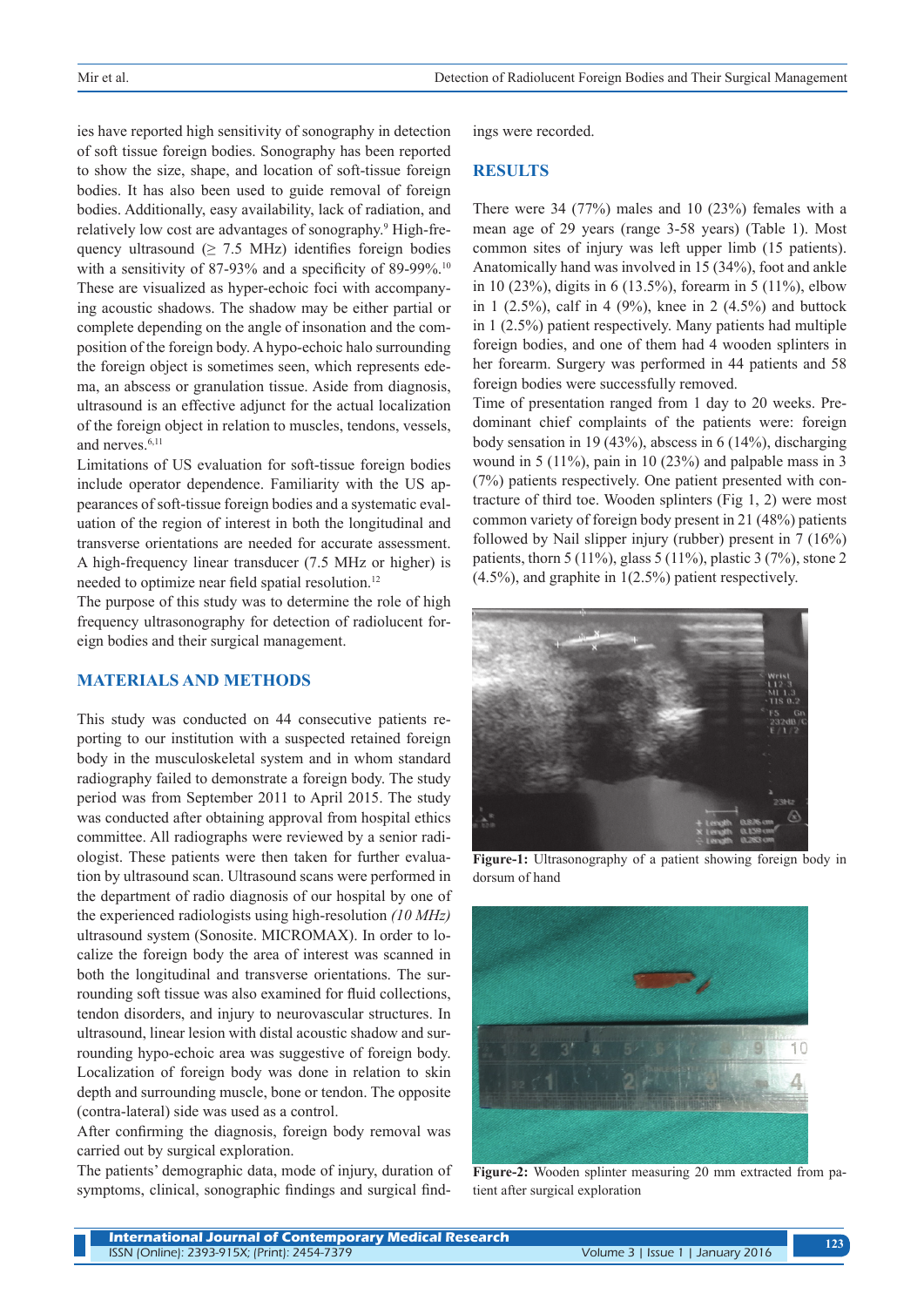| S. No                                          | Age/Sex | <b>Duration</b> | <b>Number/ Nature of Foreign bodies</b> | Size (mm)        | <b>Anatomical Site</b>         |
|------------------------------------------------|---------|-----------------|-----------------------------------------|------------------|--------------------------------|
| 1                                              | 32/F    | 2 wks           | 4 wooden splinters (broomstick)         | 5, 9, 12, 30     | Left Forearm                   |
| $\overline{2}$                                 | 18/F    | 3 days          | 1 Thorn                                 | $\overline{4}$   | Right index finger             |
| 3                                              | 35 /M   | 4 wks           | 1 wooden splinter                       | 6                | Palm right hand                |
| 4                                              | 58 /M   | 2 wks           | 1 wooden splinter                       | 6                | Palm right hand                |
| 5                                              | 42/M    | 6 days          | 1 Glass splinter                        | $\mathfrak{Z}$   | Left forearm                   |
| 6                                              | 38/M    | 16 wks          | 1 Rubber (Nail slipper injury)          | $\overline{8}$   | Sole of Right foot             |
| 7                                              | 19/M    | 2 wks           | 1 wooden splinter                       | $\overline{7}$   | Left middle finger             |
| $\,$ $\,$                                      | 33/M    | 8 wks           | 2 wooden splinters                      | 7, 8             | Palm Left hand                 |
| 9                                              | 24/M    | 12 wks          | 1 Rubber (Nail slipper injury)          | $\overline{15}$  | Sole of Right foot             |
| 10                                             | 22/F    | 4 days          | 2 wooden splinters                      | 12, 16           | Palm Right hand                |
| 11                                             | 22/M    | 7 days          | 1 Glass splinter                        | $\tau$           | Right knee                     |
| 12                                             | 5/M     | 6 days          | 1 Thorn                                 | $\overline{4}$   | Right index finger             |
| 13                                             | 46/M    | 8 wks           | 1 wooden splinter                       | $\overline{4}$   | Left Ankle                     |
| 14                                             | 8/F     | 10 wks          | 1 wooden splinter                       | 12               | 1 <sup>st</sup> web left hand  |
| 15                                             | 35/F    | 9 days          | 1 Glass splinter                        | $\overline{4}$   | Right leg                      |
| 16                                             | 38/M    | 18 wks          | 1 Rubber (Nail slipper injury)          | $\,$ 8 $\,$      | Sole of Left foot              |
| 17                                             | 26/M    | 4 wks           | 1 plastic splinter                      | $\overline{4}$   | Palm Left hand                 |
| 18                                             | 21/M    | 6 wks           | 1 Plastic splinter                      | 5                | Left index finger              |
| $\overline{19}$                                | 28/F    | 3 wks           | 3 wooden splinters (broomstick)         | 10,12,12         | Right Leg                      |
| $\overline{20}$                                | 58/M    | 20 wks          | 1 Rubber (Nail slipper injury)          | 10               | Sole of Left foot              |
| 21                                             | 14/M    | 12 wks          | 1 wooden splinter                       | $\overline{5}$   | Left Forearm                   |
| 22                                             | $30/M$  | 4 wks           | 1 Thorn                                 | $\mathfrak{Z}$   | Dorsum left hand               |
| $\overline{23}$                                | $54/M$  | $10$ wks        | 2 Stone fragments                       | $\overline{5,7}$ | Right Knee                     |
| $\overline{24}$                                | 45/F    | 6 days          | 2 wooden splinter (broomstick)          | 10,25            | Right forearm                  |
| 25                                             | 32/M    | 18 wks          | 1 Rubber (Nail slipper injury)          | 6                | Sole of Right foot             |
| 26                                             | 38/M    | 12 wks          | 1 wooden splinter                       | 5                | 1 <sup>st</sup> web Right hand |
| 27                                             | 6/M     | 20 wks          | 1 Stone fragment                        | 5                | Sole of Left foot              |
| $\overline{28}$                                | 3/F     | 4 days          | 1 wooden (Toothpick)                    | $\tau$           | Left Elbow                     |
| 29                                             | $36/M$  | 5 wks           | 1 Plastic Splinter                      | $\overline{4}$   | Right index finger             |
| 30                                             | 24/M    | 8 wks           | 1 wooden splinter                       | 5                | Left Leg                       |
| $\overline{31}$                                | 22/M    | 3 wks           | 3 Glass splinters                       | 4,5,4            | Right Leg                      |
| $\overline{32}$                                | 32/M    | 12 wks          | 1 wooden splinter                       | 20               | Dorsum left hand               |
| $\overline{33}$                                | 24/F    | 4 days          | 1 Glass splinter                        | $\overline{8}$   | Right forearm                  |
| 34                                             | 32/M    | 12 wks          | 2 Thorns                                | 4,4              | Palm left hand                 |
| 35                                             | 7/M     | 6 days          | 1 Pencil lead (Graphite)                | 5                | <b>Right Buttock</b>           |
| $\overline{36}$                                | 24/M    | 4 wks           | 1 wooden splinter                       | 12               | <b>Right Ankle</b>             |
| 37                                             | 38/M    | 7 days          | 2 Thorns                                | 4,5              | Right index finger             |
| 38                                             | 44/M    | 6 wks           | 1 wooden splinter                       | 8                | Palm Right hand                |
| 39                                             | 16/M    | 4 wks           | 1 wooden splinter                       | 8                | 1 <sup>st</sup> web Right hand |
| 40                                             | $26/M$  | 12 wks          | 1 Rubber (Nail slipper injury)          | $10\,$           | Sole of Left foot              |
| 41                                             | $22/M$  | $16$ wks        | 1 Rubber (Nail slipper injury)          | 8                | Sole of Left foot              |
| 42                                             | $46/M$  | 1 day           | 2 wooden splinters                      | 8,15             | Palm Left hand                 |
| 43                                             | $20/F$  | 4 wks           | 1 wooden splinter (broomstick)          | $\tau$           | 2 <sup>nd</sup> web left hand  |
| 44                                             | $28/M$  | 4 wks           | 1 wooden splinter                       | 5                | Dorsum Left hand               |
| Table-1: Patient demographics and observations |         |                 |                                         |                  |                                |

Length of the foreign body as given by ultrasound ranged from 3 mm to 30 mm (mean length was 8 mm). The smallest foreign body detected was a thorn which measured 3 mm in length present in the dorsum of left hand.

All patients were symptom free at follow-up and no short- or long-term complications were recorded.

# **DISCUSSION**

A retained foreign body in the soft tissues of extremities is

not very common. Diagnosis requires high index of suspicion7 Several imaging modalities are available for detection and localization of non-radiopaque foreign body in soft tissue. Conventional radiographs should be obtained to rule out the presence of radiopaque foreign objects. As traditional radiograms are widely available, simple to perform and inexpensive, X-ray is the reference examination and will identify radiopaque FBs (glass, metal, Stone) in around 80% of cases,<sup>2</sup> but radiolucent bodies like wooden splinters are difficult to detect and usually missed. The missed foreign bodies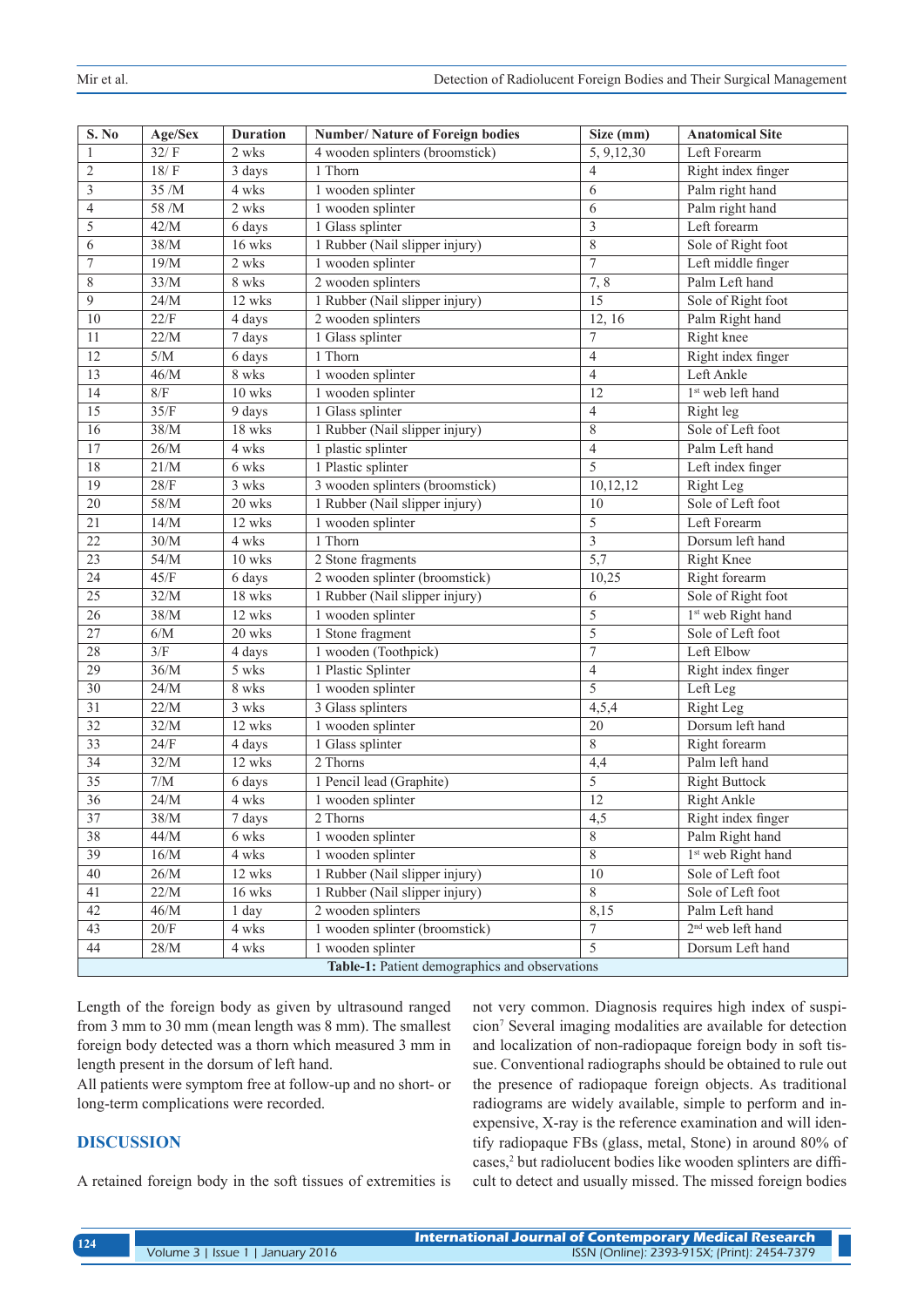may produce immediate symptoms like wound infections or may remain asymptomatic for even decades.<sup>5</sup> Generally, organic materials such as thorn, wood and fish bones have low density in radiography and may remain undetected. Although materials such as plastic and glass are radiopaque, they may remain undetected in plain radiography due to the lower density in the plain radiography but plastic materials have less density and may go undetected.<sup>13</sup> Wood, thorn and aluminum are radiolucent and cannot be detected by plain films14 Studies conducted by Anderson *et al*<sup>15</sup> and Levine *et al*<sup>16</sup> showed that only 15% and 7% of radiolucent foreign bodies appeared in radiographic studies, respectively. Studies done by Oikarnen et al<sup>17</sup> and Manthey DE et al<sup>18</sup> observed that conventional radiography is not able to detect radiolucent foreign body at all. In present study also no radiolucent foreign body was detected in plain radiographs.

CT scan, MRI and ultrasonography are other investigation modalities advocated for evaluation of non metallic foreign body. CT and MRI are useful to identify objects, approximate size, and determine relationships to nearby structures.<sup>8</sup> Computed tomography (CT) and magnetic resonance (MR) scans are very expensive and have very limited indications for FB detection as they have poor sensitivity and specificity<sup>2</sup> High-resolution ultrasonography is a reliable diagnostic tool in the detection of radiolucent foreign bodies in musculoskeletal system as it has a sensitivity and specificity of 90% and 96%, respectively.<sup>2</sup> Because of its high spatial resolution, ultrasound can identify FBs smaller than a millimeter<sup>19</sup>, be they wood, glass, metal or plastic.<sup>12</sup> Ultrasonographic evaluation provides important information of the foreign body and also associated complications. Ultrasound is also accurate in predicting the foreign body's exact location, size, depth, orientation, and relationship to other structures.<sup>8</sup>

There were 34 (77%) males and 10 (23%) females with a mean age of 29 years (range 3-58 years). Studies done by Crawford  $R<sup>4</sup>$  and Tahmasebi M et al<sup>5</sup> also showed male predominance. This may be possibly due to high involvement of males in outdoor activities compared to females.

Time of presentation ranged from 1 day to 20 weeks which is similar to studies done by most of the authors.

Predominant chief complaints of the patients were foreign body sensation in 19 (43%) and pain in 10 (23%) patients. Studies done by Crawford  $R<sup>4</sup>$  and Tahmasebi M et al<sup>5</sup> also showed pain and foreign body sensation as predominant symptom.

Anatomically hand was involved in 15 (34%), foot and ankle in 10 (23%). This is in contrary to the studies done my most authors which showed foot and ankle involvement more than hand. The possible reason for this might me barefoot walking in underdeveloped nations.

Wooden splinters were most common variety of foreign body removed surgically in 21 (48%) patients followed by Nail slipper injury (rubber) present in 7 (16%) patients. The results are similar to the studies done by Crawford R et  $al<sup>4</sup>$ , Sonali S et al<sup>9</sup>, Anderson<sup>15</sup> and Prakash et al.<sup>20</sup>

In our study ultrasound was found to be accurate in predicting not only the size of the foreign body but also its exact location, depth, orientation and relationship to other structures. High resolution ultrasound makes the surgeon sound to localize accurately the foreign body thus making the removal easier, less time consuming and resulting in minimal tissue handling and operating time. It also reduces the chances of negative explorations in patients having doubtful history.

# **CONCLUSION**

Sonography is a safe, cost effective, portable, readily available and highly sensitive method to evaluate radiolucent foreign bodies, especially, in patients with clinical suspicious of foreign bodies that may remain undiagnosed in radiography. It also gives important information about the nature, size, depth, and relationship of foreign bodies to other structures and makes exploration easier for the surgeon.

## **REFRENCES**

- 1. MH Aras, O Miloglu. Comparison of the sensitivity for detecting foreign bodies among conventional plain radiography, computed tomography and ultrasonography. Dentomaxillofacial Radiology 2010;39:72–78.
- 2. Leonardo Callegari, Anna Leonardi Amedeo Bini. Ultrasound-guided removal of foreign bodies: personal experience. Eur Radiol 2009;19:1273–1279
- 3. Ehsan Bolvardi, Masoud Pezeshki Rad, Bita Abbasi, Reza Akhavan. Is Bedside Ultrasound a Reliable Method for Detecting Soft Tissue Foreign Bodies in Upper Extremity Penetrating Trauma Patients? Razavi Int J Med 2014; 2:e22070.
- 4. R. Crawford, A. B. Matheson. Clinical value of ultrasonography in the detection and removal of radiolucent foreign bodies. Injury 1989;20: 341-343.
- 5. Tahmasebi Morteza, Zareizadeh Hamdollah, Motamedfar Azim, Accuracy of ultrasonography in detecting radiolucent soft-tissue foreign bodies. Indian Journal of Radiology and Imaging, 2014; 4:67-69
- 6. Amit T. Kharat, Akshay Shah. Role of high resolution ultrasound in evaluation of soft tissue foreign bodies. Medical Journal of Dr. D.Y. Patil University, 2015; 8:56-60
- 7. Afshin Mohammadi, Mohammad Ghasemi, Maryam Khodabakhsh. Non-opaque soft tissue foreign body: sonographic findings. BMC Medical Imaging 2011;11:9-11
- 8. Shrestha D, Sharma UK, Mohammad R, Dhoju D. The Role of Ultrasonography in detection and localization of Radiolucent Foreign Body in Soft Tissues of Extremities. J Nepal Med Assoc 2009;49:5-9.
- 9. Sonali S Saboo, Suresh H. Saboo, Sachin S. Soni, Vishnu Adhane. High-Resolution Sonography Is Effective in Detection of Soft Tissue Foreign Bodies. J Ultrasound Med 2009; 28:1245–1249.